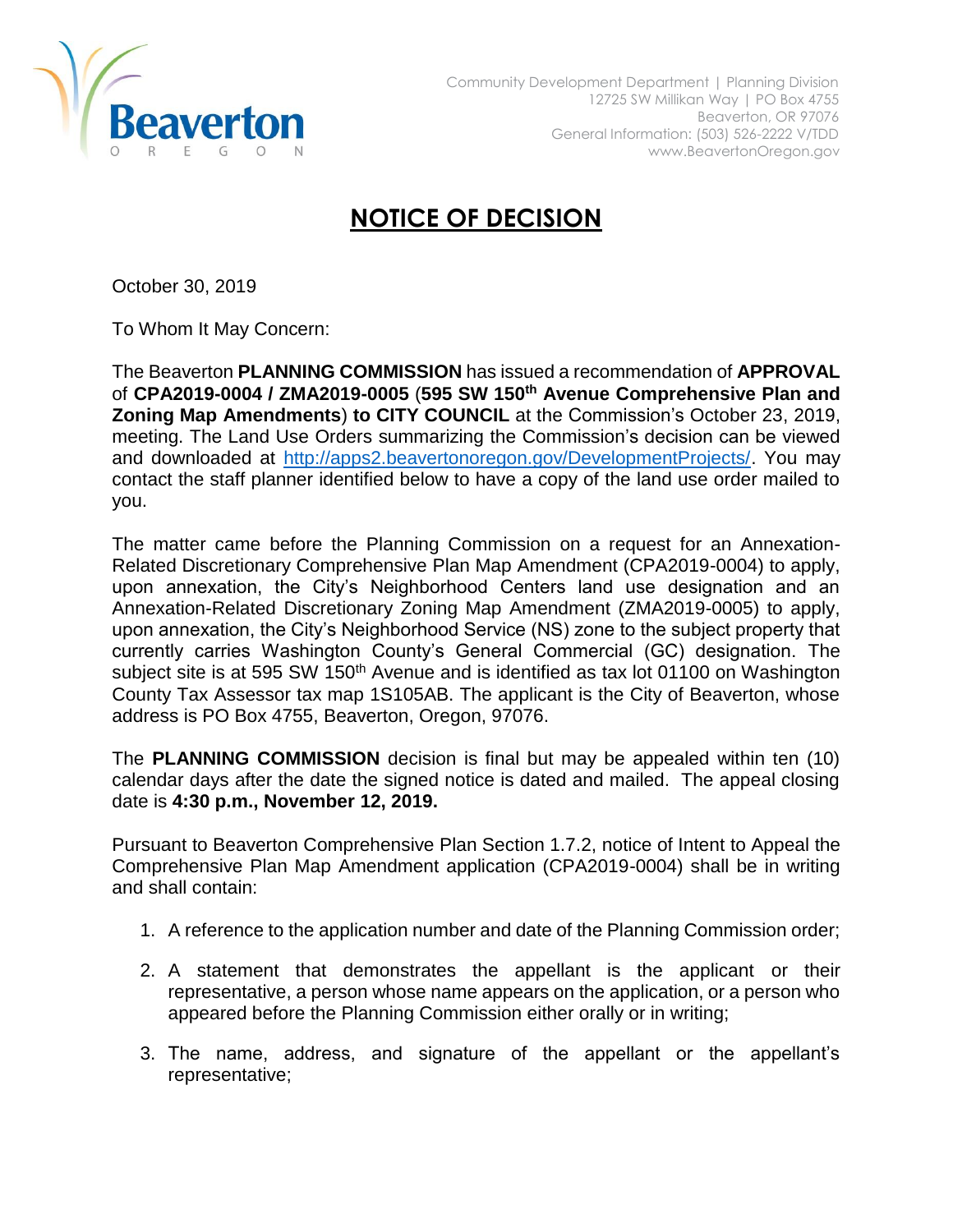- 4. An appeal fee, as established by Council resolution; if more than one person files an appeal on a specific decision, the appeals shall be consolidated and the appeal fee shall be divided equally among the multiple appellants; and
- 5. A discussion of the specific issues raised for Council's consideration and specific reasons why the appellant contends that the Planning Commission's findings and/or recommendation is incorrect or not in conformance with applicable criteria.

Pursuant to Beaverton Development Code Section 50.70, an appeal application to appeal the Zoning Map Amendment application (ZMA2019-0005) shall contain the following minimum information:

- 1. The case file number designated by the City.
- 2. The name and signature of each appellant.
- 3. Reference to the oral or written evidence provided to the decision-making authority by the appellant that is contrary to the decision.
- 4. If multiple people sign and file a single appeal, the appeal shall include verifiable evidence that each appellant provided written testimony to the decision-making authority and that the decision being appealed was contrary to such testimony. The appeal shall designate one person as the contact representative for all preappeal hearing contact with the City. All contact with the City regarding the appeal, including notice, shall be through this contact representative.
- 5. The specific approval criteria, condition, or both being appealed, the reasons why the finding, condition, or both is in error as a matter of fact, law or both, and the evidence relied on to allege the error.
- 6. The appeal fee, as established by resolution of the City Council.

The appellate decision-making authority on appeal of Type 3 decisions shall be the City Council. The appeal hearing shall be *de novo*, which means new evidence and argument can be introduced in writing, orally, or both.

The hearing of the appeal of the Comprehensive Plan Map Amendment application shall be conducted in the manner specified in Beaverton Comprehensive Plan Section 1.7.5.

The hearing of the appeal of the Zoning Map Amendment application shall be conducted in the manner specified in Beaverton Development Code Section 50.85 through 50.88 except as otherwise required by statute. Please note that failure to comply with the requirements of Beaverton Development Code Sections 50.70.1 and 50.70.2 is jurisdictional and deprives the appellant of an opportunity for the appellate decisionmaking authority to hear an appeal.

The current appeal fee due at time of filing is \$2,134. The fee amount depends upon the action being appealed and the number of appeals being filed.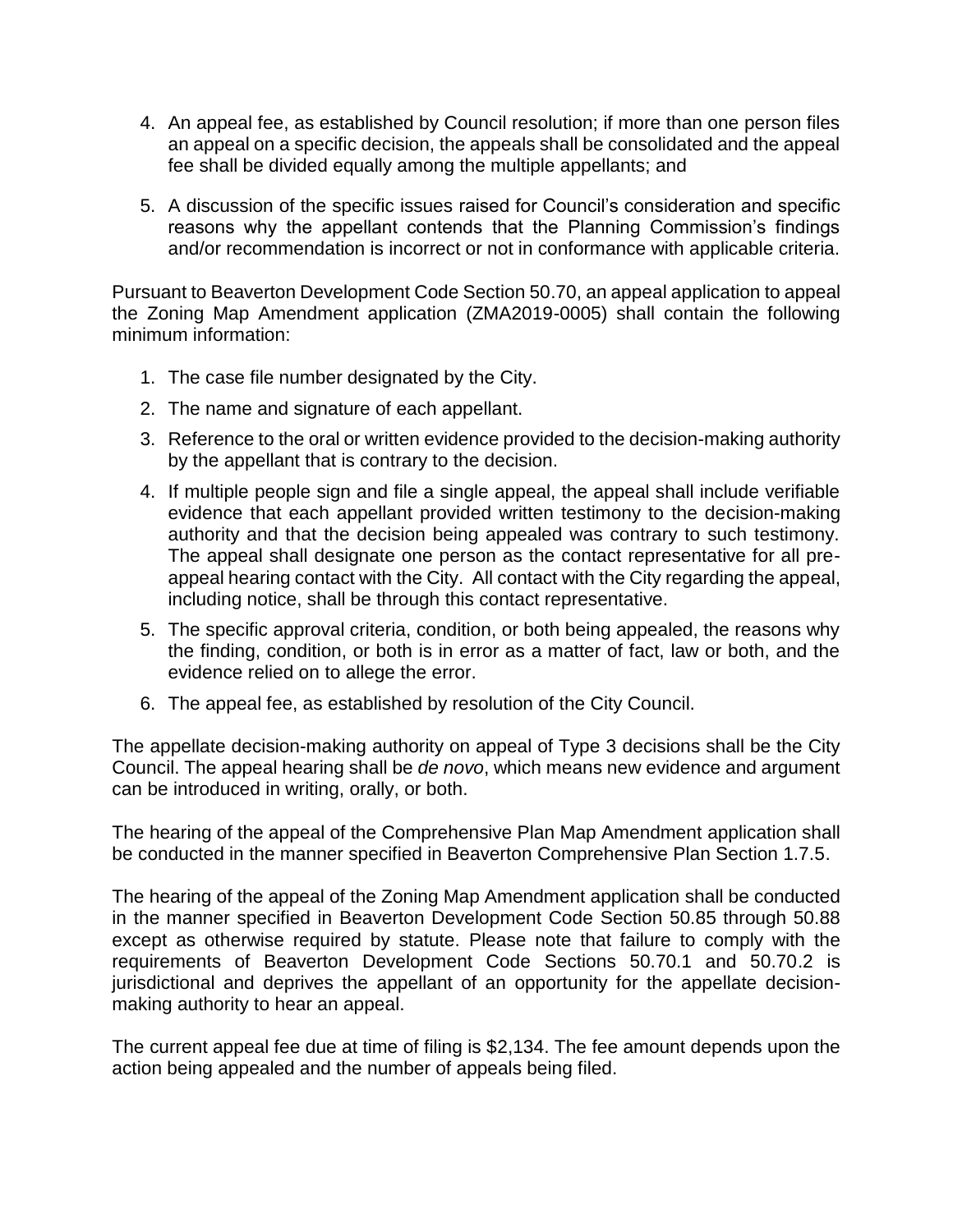The complete case file is available for review at the Planning Division, Community Development Department, 4th Floor, City Hall, 12725 SW Millikan Avenue. Hours of operation are 7:30 a.m. to 4:30 p.m., Monday through Friday, except for holidays. For more information about the project, please contact **Lauren Russell, AICP, Associate Planner** at **503-526-3718**.

Sincerely,

Lowren Russell

Lauren Russell, AICP Associate Planner

cc: City of Beaverton, Applicant Joe Tokatly, TTT Ranch IV LLC, Owner David West, Public Testimony Five Oaks Triple Creek NAC CPO 1 Project File